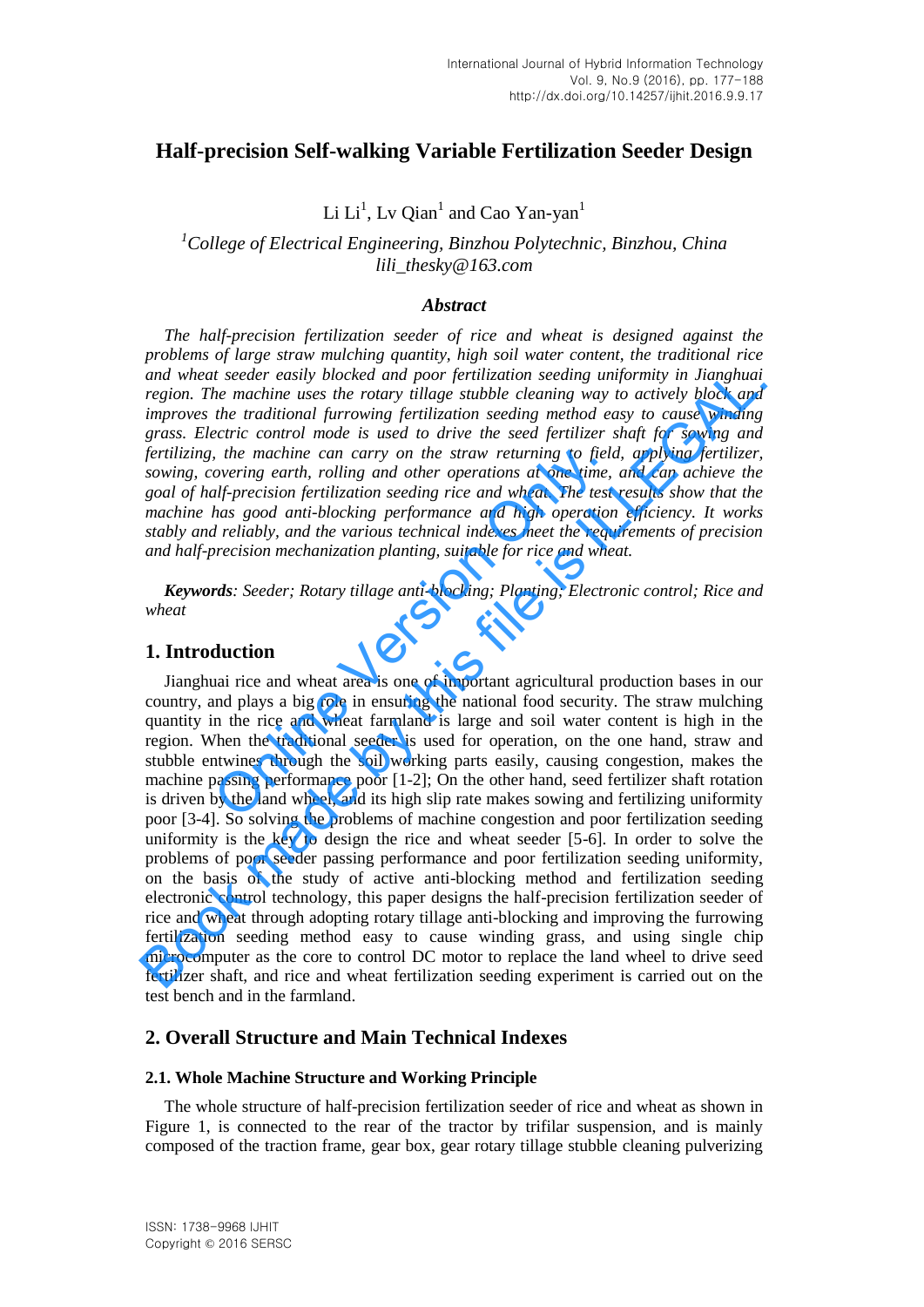soil device, [breast](file:///C:/Users/l/AppData/Local/Yodao/DeskDict/frame/20160111194131/javascript:void(0);) [board,](file:///C:/Users/l/AppData/Local/Yodao/DeskDict/frame/20160111194131/javascript:void(0);) fertilizing device, sowing unit, fertilizing motor, sowing motor, suppress wheel and other parts. This machine can complete rotary tillage, stubble cleaning, fertilizing, seeding and rolling at one time.



1. Rotary tillage mechanism 2. Bottom plate 3. Side gear box 4. Fertilizing tube 5. Intermediate gear box 6. Fertilizing motor 7. Suspension mechanism 8. Seed fertilizer box 9. Seeding motor 10. Seeding tube 11.Rack 12. Foot plate 13. Press wheel 14. Seeding tube 15. Breast board

## **Figure 1. Structure Diagram of Half-Precision Fertilization Seeder of Rice and Wheat**

According to the requirement of the seeding quantity, fertilizer quantity, displacement parameters per mu are input on the control panel of seed fertilizer electric control system over work, and precision fertilization seeding is completed automatically by the electric control system. When the unit operates, seeding motor and fertilizer motor are driven by the power of the tractor battery, and the power is transferred to seeding shaft and fertilizer shaft through the chain drive, to realize the seeding and fertilizer; At the same time, the tractor power input shaft drives the intermediate gear transmission by the universal joint, and after the power is inverted, the side gear box drives the rotary knife shaft rotation for rotary tillage, stubble cleaning, pulverizing soil and other operations. The operation order is: first the fertilizer falls on the cultivated land surface in front of rotary cultivator structure in strips, then the rotary knife conducts the rotary tillage on the soil, to mix the soil, rice and wheat straw, stubble, and fertilizer evenly, at the same time, the seeder will sow the seeds to the finely-divided soil surface after the rotary tillage directly through seeding tube in strips, and the thrown soil by rotary tillage and straw are used to cover the seeds through the guidance of breast board, and finally the seed bed is leveled and tamped by the press wheel. Online Version Only. **Book may be the tract of the filtrest and the power is the sead of the search of the sealth and the search of the search of the search of the search of**  $\frac{14}{100}$ **. Seeding motor 10. Seeding motor 7. Suspension mechanis** 

## **2.2. Main Technical Parameters of Design**

According to the agronomic requirements of rice and wheat dry direct seeding in Jianghuai region, and the technical requirements of farmland energy saving and emission reduction mechanization planting patterns, combined with the electric control way of precise fertilization seeding, the main technical parameters of the machine are determined, as shown in Table 1.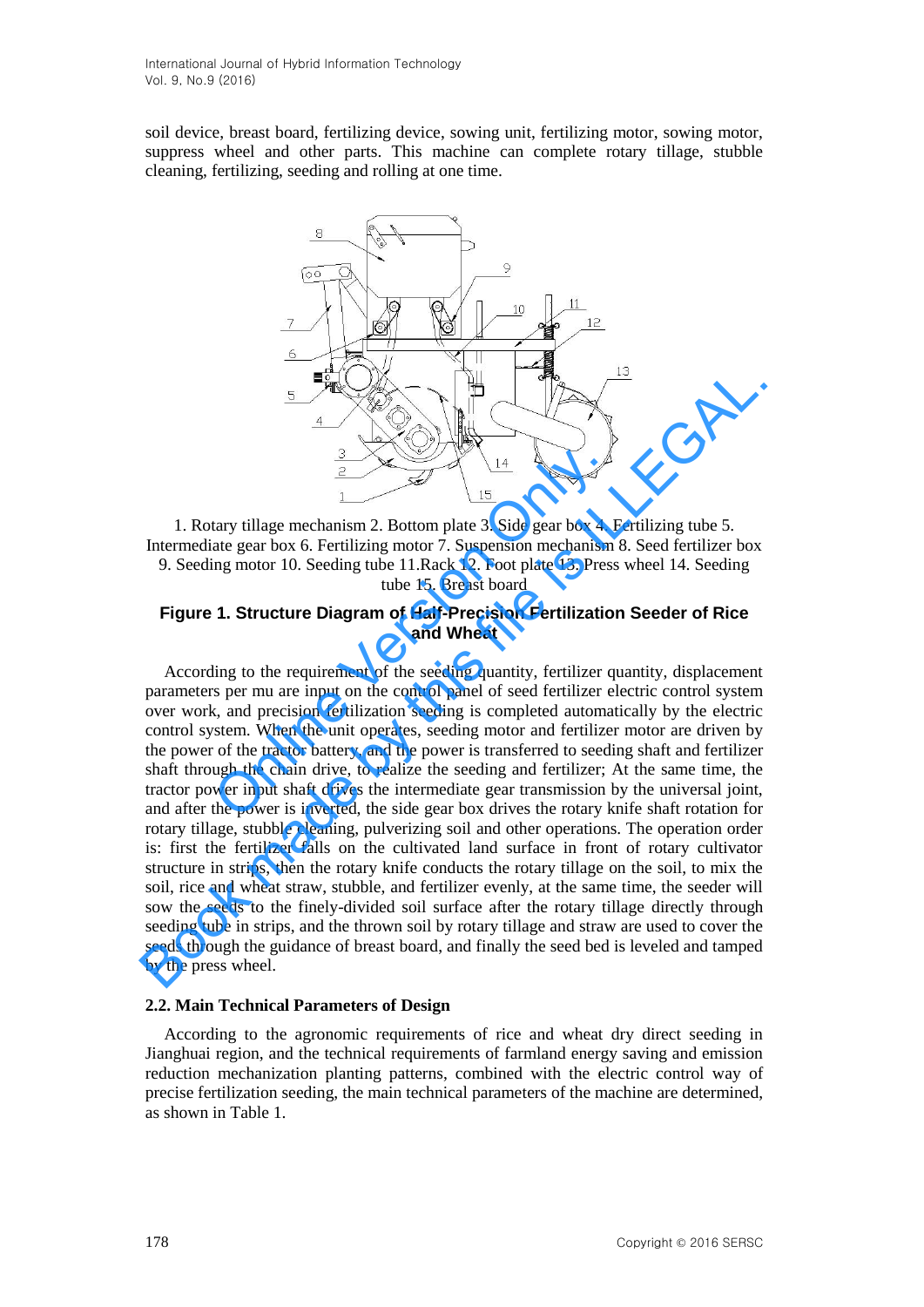| Parameters                             | Crops           |            |  |  |  |
|----------------------------------------|-----------------|------------|--|--|--|
|                                        | Wheat           | Rice       |  |  |  |
| Matched power /kw                      | $36.75 - 51.45$ |            |  |  |  |
| Operating width /mm                    | 2300            |            |  |  |  |
| Seeding depth /mm                      | $30 - 50$       | $20 - 30$  |  |  |  |
| Seeding rows                           | 12              |            |  |  |  |
| Fertilizing rows                       | 12              |            |  |  |  |
| Row spacing/mm                         | 190             |            |  |  |  |
| Rotary tillage depth /mm               | $80 - 120$      |            |  |  |  |
| Fertilizing depth /mm                  | 70-100          |            |  |  |  |
| Seeding quantity / $kg \cdot hm-2$     | $150 - 375$     | $75 - 150$ |  |  |  |
| Fertilizing quantity / $kg \cdot hm-2$ | $150 - 525$     |            |  |  |  |
| Operating speed / $km\cdot h-1$        | $2 - 3.8$       |            |  |  |  |
| Production efficiency /hm2·h-1         | $0.4 - 0.53$    |            |  |  |  |

# **Table 1. Main Technical Parameters of Machine**

# **3. Design of Key Components**

### **3.1. Rotary Tillage Anti-Blocking Device**

For the minimum and no tillage operation, there is a lot of straw stubble on the earth's surface, and it is unevenly distributed on the earth's surface. When the seeder operates, it is easy to generate congestion causing the seeder not working properly. Especially the rice straw has large water content, good toughness, and large mulching quantity and it is not easy broken, so it entwines through the opener shovel shaft easily, or gathers between two adjacent working parts, increasing the working load, and affecting the working quality. So how to solve the congestion problem is one of the key factors to design the half-precision fertilization seeder of rice and wheat. The machine adopts the way of rotary tillage drive anti-blocking against the characteristics of large straw mulching quantity and high soil water content in Jianghuai region, as shown in Figure 2, and it is mainly composed of the rotary knife, tool apron, and breast board. On the one hand, stubble cleaning and crushing earth are conducted through the high-speed rotation of rotary blade over work, effectively preventing straw stalking and wrapping soil working parts; On the other hand, the traditional furrowing fertilization seeding method is improved, hoe fertilizer opener easy to hang grass is removed, and the soil and fertilizer of rotary layer are mixed unevenly, to realize the fertilizer deep fertilization. The disk seed opener is removed, the seeds are sown on the surface of the soil through the seeding pipe directly, and the thrown soil by rotary tillage is used for seed covering, effectively avoiding the hanging grass congestion of the opener. **Production efficiency**/hm2-h-1 0.4~0<br> **n of Key Components**<br> **ry Tillage Anti-Blocking Device**<br> **r** minimum and no tillage operation, there is a lot of straw<br>
and it is unevenly distributed on the earth's surface. When t Seeding quantity  $k_B$ -hm-2<br>
Seeding quantity  $k_B$ -hm-2<br>
Fertilizing quantity  $k_B$ -hm-2<br>
Production efficiency  $\lambda$ m-2-h-1<br>
Production efficiency  $\lambda$ m-2-h-1<br>
Production efficiency  $\lambda$ m-2-h-1<br>
Production efficiency  $\lambda$ m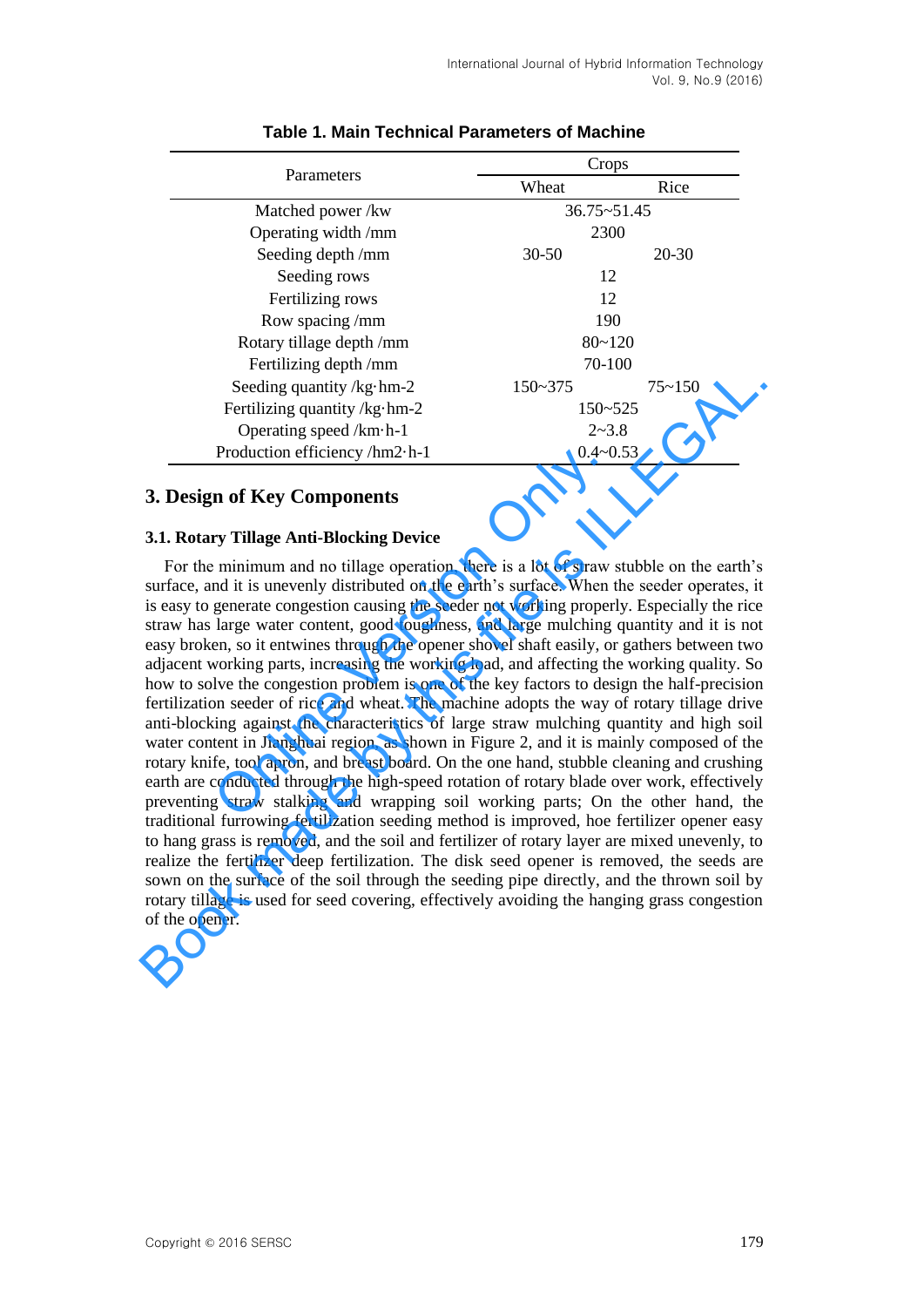International Journal of Hybrid Information Technology Vol. 9, No.9 (2016)



1. Rotary blade 2. Seeding tube 3. Rack 4. Breast board 5. Fertilizer feeding tube 6. Tool apron

## **Figure 2. Rotary Tillage Anti-Blocking Mechanism**

For the rotary tillage stubble pulverizing soil effect, operation energy consumption, and blade manufacturing cost concerned, the machine adopts the method of forward rotary tillage, blade model is IIT225, and its turning radius is about 225 mm. Knife shaft adopts the method of double helix arrangement, there are 70 curved knives arranged on the knife shaft, and its arrangement expansion is as shown in Figure 3. When cutting soil with rotary tillage, right and left curved knives are buried alternately, knife axis is forced uniformly, with low power consumption, and simple and reliable structure.



**Figure 3. Expanded View of Blade Arrangement** 

#### **3.2. Electronic Fertilization Seeding System**

#### **3.2.1. Composition and Working Principle**

In order to solve the problems of high seeder drill ground wheel transmission slip rate, inconvenient seed fertilizer adjustment and failing to control fertilization seeding quantity per mu precisely at this stage, a set of electric control fertilization seeding device is designed. The device takes the STC89C52 single-chip microcomputer as the control core, Hall sensor is used to detect the walking speed of the seeder, and combined with the settings of seed fertilizing rate per mu, and the rotation speed of DC motor is adjusted in real time, to control the seed fertilizer shaft to realize the precise fertilizer seeding.

This device is mainly composed of speed sensor, DC motor, single-chip microcomputer, PWM and control panel, and its overall block diagram is as shown in Figure 4. Its working principle is: First, the tractor battery is used for power supply, after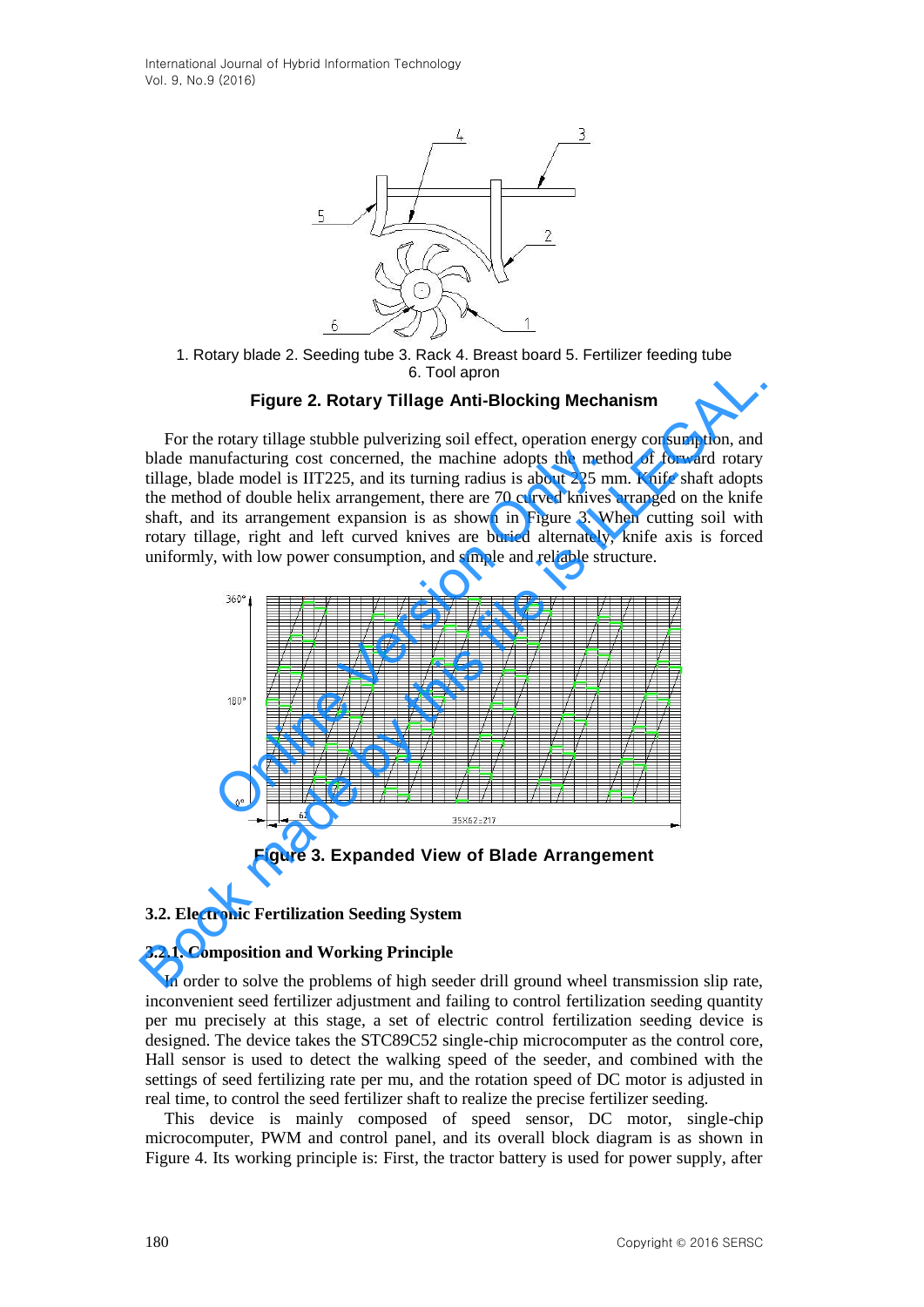square-wave signal is collected by Hall sensor installed on the driven wheel of tractor, it enters into single chip microcomputer for processing, and the walking speed of tractor can be calculated according to the mathematical relationship between the number of installed magnet; Then, the relevant parameters of the fertilizer quantity per mu are set on the control panel, after single-chip microcomputer conducts the data analysis and processing based on seed fertilizing rate per mu, walking speed and rotation speed of the motor, it controls the rotation of fertilizer motor and seeding motor, to realize the servo of seed fertilizer shaft speed and walking speed, so as to complete the precise control of target fertilization seeding quantity per mu.



**Figure 4. General Device Block Diagram** 

#### **3.2.2. Control System Function Relation Model**

In order to make this system accurately control the fertilization seeding quantity of seeder, when setting the target seed fertilizing rate per mu, we need to control seed fertilizer shaft speed and conduct the real-time adjustment on the seed fertilizing rate according to the speed, that is, DC motor speed needs to be changed with the change of the walking speed of tractor. We need to determine a function relationship between the DC motor speed, fertilization seeding quantity and walking speed of tractor. And the walking speed of tractor is measured through the Hall sensor, if the number of installed magnet is  $n$ , wheel makes a round, single chip microcomputer will receive  $n$  pulse signals; If single chip microcomputer receives  $N$  pulse within the time  $T$ , the rotation speed  $W$  of the tractor within the time  $T$  is as follows: **Example 12** Figure 4. General Device Block Diagram<br>
Figure 4. General Device Block Diagram<br>
antrol System Function Relation Model<br>
Figure 4. General Device Block Diagram<br>
then setting the target seed fertilizing rate per **Example 1**<br>
Explored  $\frac{1}{\text{Weyband}}$ <br>
Explored  $\frac{1}{\text{Simplley}}$ <br>
The microcomple of the pure  $\frac{1}{\text{Weyband}}$ <br>
The pure  $\frac{1}{\text{Weyل}}$ <br>
The pure  $\frac{1}{\text{Weyl}}$ <br>
The pure  $\frac{1}{\text{Weyl}}$ <br>
The pure  $\frac{1}{\text{Weyl}}$ <br>
The model in o

$$
w = \frac{N}{Tn} \tag{1}
$$

Let the tractor driven wheel radius be  $r$ , and the walking speed  $v$  of tractor within the time *T* is:

$$
v = 2\pi wr = 2\pi r \frac{N}{Tn}
$$
 (2)

After the walking speed  $\nu$  of tractor is measured, it is necessary to establish the relationship between it and the rotation speed of DC motor. Let fertilizer seeding area be S, and seeder width be  $M$ , the rotation speed of DC motor be  $v_t$ , seed fertilizer shaft revolution be  $N_t$ , so the required time t to complete the fertilization seeding area is:

$$
t = \frac{S}{Mv} \tag{3}
$$

Motor and seed fertilizer shaft adopt [chain](file:///C:/Users/l/AppData/Local/Yodao/DeskDict/frame/20160111194131/javascript:void(0);) [drive,](file:///C:/Users/l/AppData/Local/Yodao/DeskDict/frame/20160111194131/javascript:void(0);) its drive ratio is  $i$ , so the rotation speed  $v_t$  of DC motor within the time t is

$$
v_t = \frac{iN_t}{t} \tag{4}
$$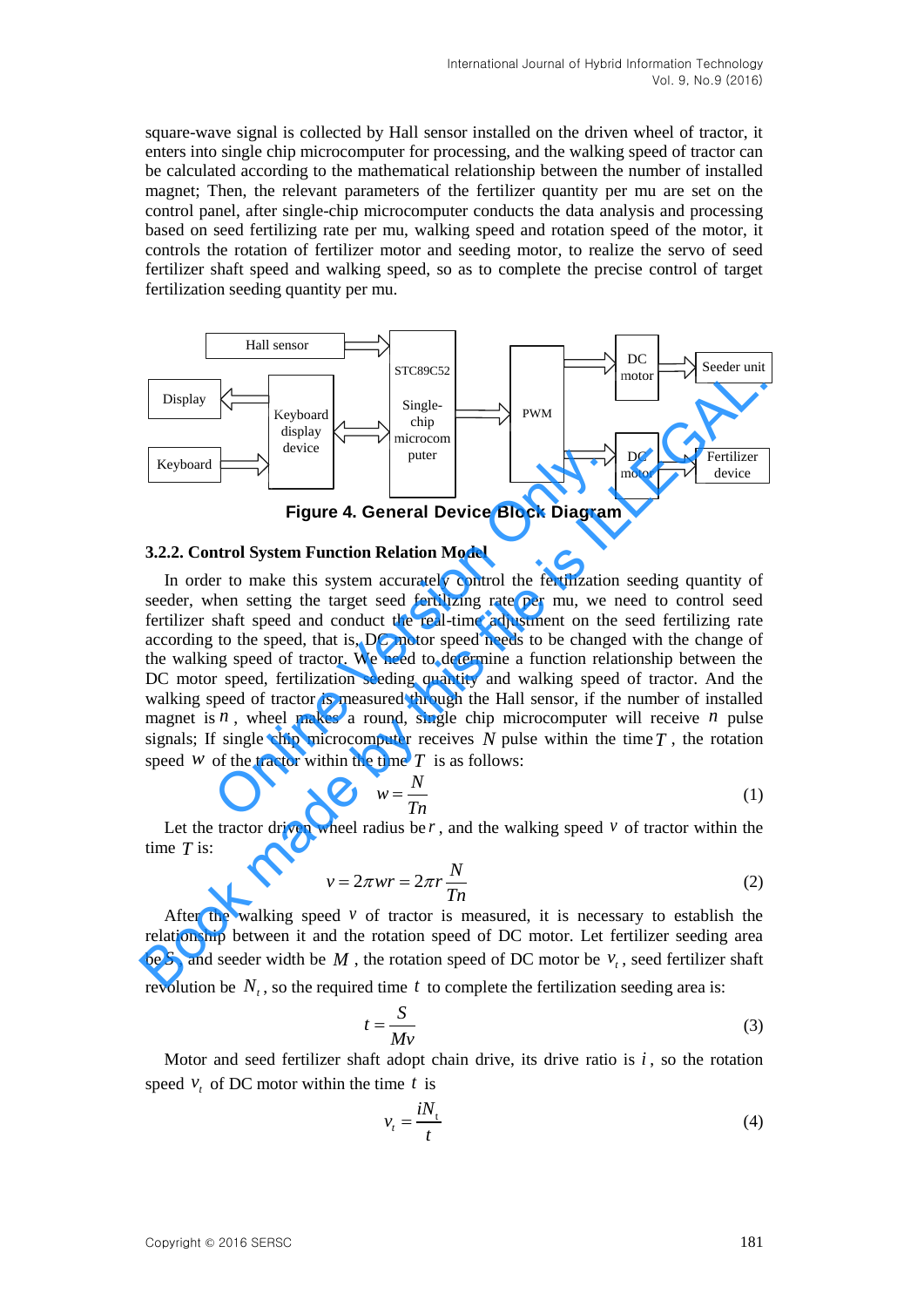According to the *Agricultural machinery knowledge handbook*, there is a corresponding relationship between revolution  $N<sub>t</sub>$  of seed fertilizer shaft and fertilization seeding quantity *Q* , their relationship is:

$$
Q = kN_t + b \tag{5}
$$

Where:  $k$  and  $b$  are the constant,  $Q$  and  $N_t$  is a one-to-one relationship.

When the walking speed of tractor speed is  $v$ , to make the [extracted](file:///C:/Users/l/AppData/Local/Yodao/DeskDict/frame/20160111194131/javascript:void(0);) seed fertilizer quantity be Q, so the corresponding rotation speed of motor is  $v_t$ , and the follow-up relationship between the two is determined. We can get by (3), (4), (5):

$$
\frac{S}{Mv} = \frac{iN_{\rm t}}{v_{\rm t}} = \frac{(Q-b)i}{kv_{\rm t}}\tag{6}
$$

So the function relationship between walking speed  $\nu$  of tractor and rotation speed  $\nu$ of DC motor is determined under the condition of given seed fertilizer quantity per mu  $m = 667 \frac{Q}{q}$ *S*  $= 667 \frac{\mathcal{Q}}{q}$ .

| Model            | Groove wheel<br>diameter d (mm) | Grooves<br>radius $r(mm)$ | The number<br>of grooves Z | Lmax(mm)<br>Maximum working<br>length Lmax(mm) |
|------------------|---------------------------------|---------------------------|----------------------------|------------------------------------------------|
| Fluted wheel     | 40                              | 4.5                       |                            | 40                                             |
| Fertilizer wheel | 60                              | 55                        | 14                         | 40                                             |

**Table 2. Groove Wheel Structure Parameters** 

Finally, taking huaimai 22# seed and Aimei compound fertilizer as the object, the commonly used outer groove-wheel seeder unit is adopted, and its structure parameters are shown in Table 1. Let the working length be 20 mm, and the electric control system carries on the testing calibration on the delivering performance test bench. Through data processing and analysis, the function relation between the rotation speed  $n<sub>z</sub>$  of seeding shaft, walking speed  $\nu$  of tractor speed and seeding quantity per mu  $Q_z$  is as follows: **Table 2. Groove Wheel Structure Paramete**<br>
del Groove wheel Grooves The number<br>
diameter d (mm) radius r(mm) of grooves Z<br>
wheel 40 4.5 10<br>
on 5.5 14<br>
time wheel 60 5.5 14<br>
time wheel 60 5.5 14<br>
time was about the star o So the function relationship between walking speed v of tractor and rotation speed v,<br>of DC motor is determined under the condition of given seed fertilizer quantity per mu<br>  $m = 667 \frac{Q}{S}$ .<br>
Table 2. Groove Wheel Structu

$$
n_z = 0.0288vQ_z \tag{7}
$$

The function relation between the rotation speed  $n_z$  of seeding shaft, walking speed  $\nu$ of tractor speed and seeding quantity per mu  $Q_z$  is:

$$
n_F = 0.0192 \nu Q_F \tag{8}
$$

The function relation between seeding quantity parameters per mu f<sub>z</sub> and the actual seeding quantity per mu  $B_z$  is as follows:

The function relation between fertilizer quantity parameters per mu f *s* and the actual fertilizer quantity per mu  $B_s$  is as follows:

$$
B_{Z} = 0.2598 f_{Z} - 0.1392
$$
\n(9)

$$
B_{s} = 0.2544 f_{s} - 0.0479
$$
 (10)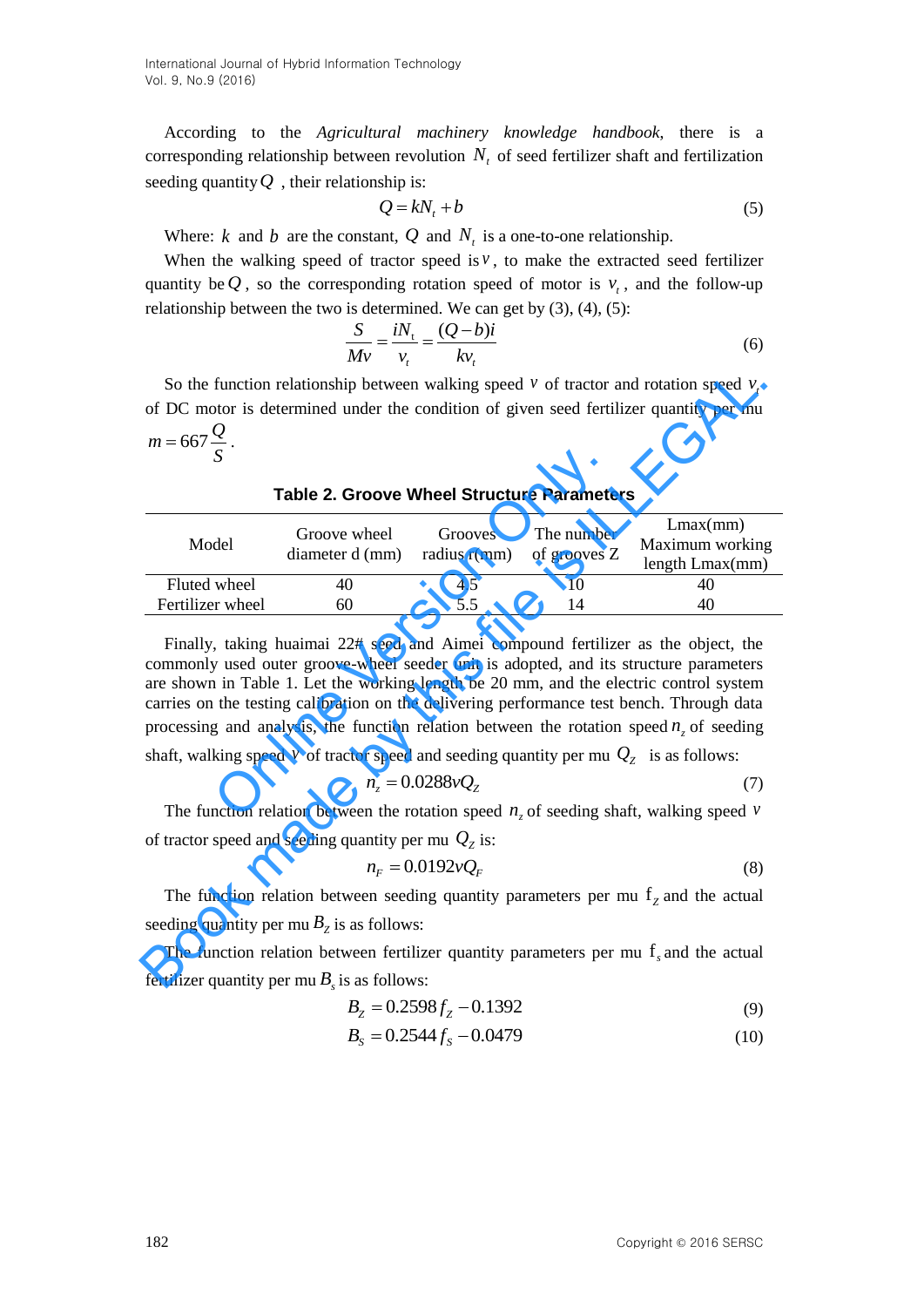# **4. Sample Test**

# **4.1. Test Condition**

The rice fertilizer and seeding test was carried out on the indoor JPS-12 type seeding performance test bench in October 2014, wheat seeding test was conducted on the halfprecision fertilization seeder of rice and wheat in Yanling Town, Danyang, Jiangsu in November. Test field is located in the southern bank of the middle and lower Yangtze river, the south of Jiangsu province, and has the characteristics of humid climate, sufficient sunlight, abundant rainfall, long frost-free period, and four distinct seasons. The test field is the medium clay soil, soil moisture content is about 26%, with flat terrain, and it belongs to the rice and wheat rotation area, covering an area of 0.8 hm2. Figure 5 and Figure 6 are the test site.



**Figure 5. Bench Test** 



**Figure 6. Filed Test** 

## **4.2. Test Method**

According to the test index of ministry of fertilizer seeding quality of rotary tillage fertilization seeder formulated by the China Agricultural Machinery Testing Center, the test contents mainly include the fertilizer seeding quality, seed covering situation, machine field passing performance, *etc*. Main inspection basis is GB/T20865-2007 Notillager Fertilization Seeder, DG32/T 007-2008 Appraisal Program of Rotary Tillage Stubble Fertilization Seeder Promotion, and JB/T8401.1-2007 Rotary Tillage Combination Process Machine Rotary Tillage Fertilization Seeder and Precision and Halfprecision mechanical seeding Implementation Technology Point. Test equipment includes electronic scale, tape measure, vernier caliper, stopwatch and steel ruler, *etc*.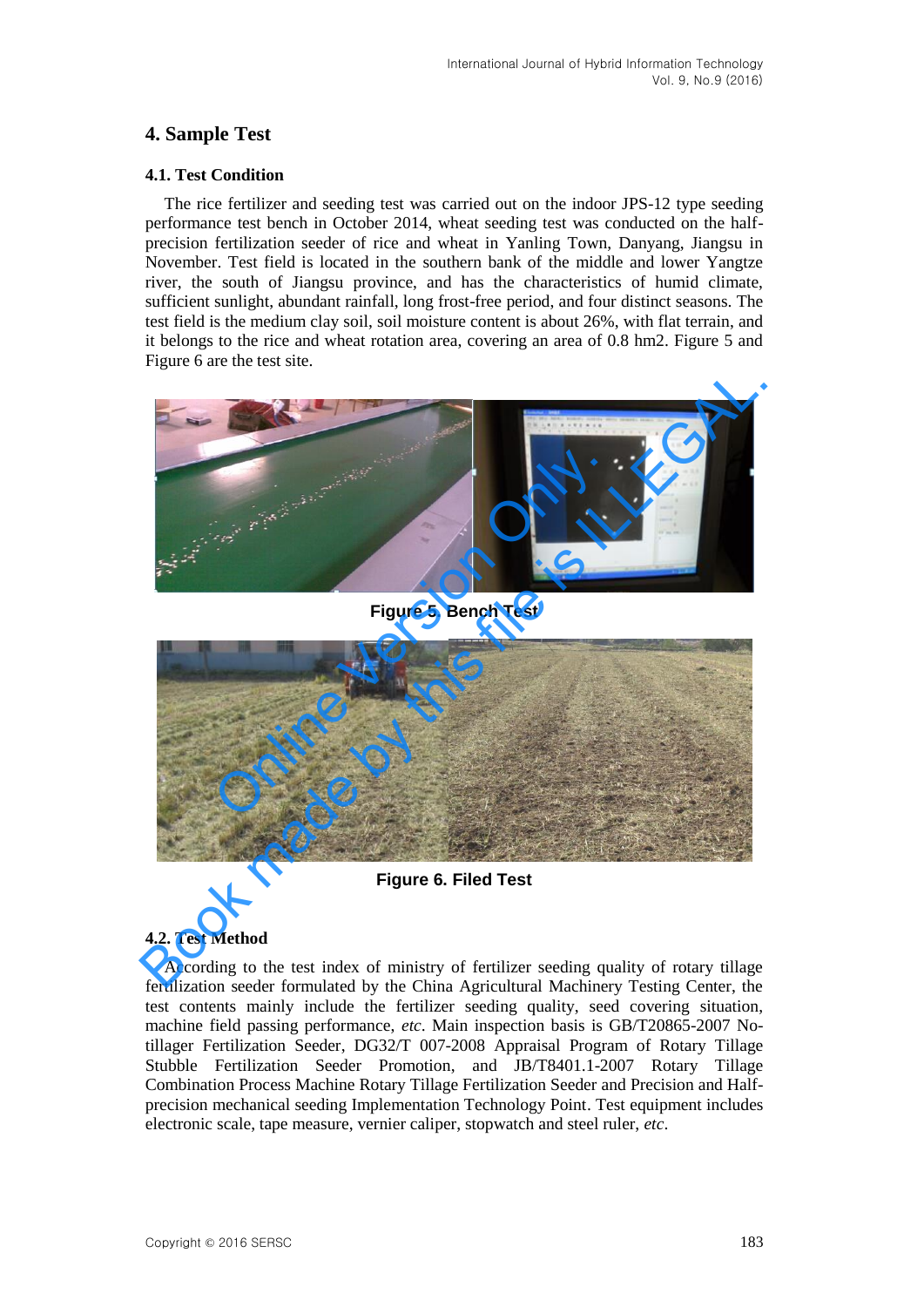# **4.3. Bench Test Results and Analysis**

# **4.3.1. Bench Test Results**

The forward speed of tractor is 2.2 km/h, 3.8 km/h and 6.2 km/h, the seeding quantity is 150 kg/hm2, fertilizer quantity is 225 kg/hm2, fertilization seeding accuracy and seeding uniformity test is conducted, and the test results are shown in Table 3 and Table 4.

|                       | Sow                                        |                              | Fertilize                       |                              |  |
|-----------------------|--------------------------------------------|------------------------------|---------------------------------|------------------------------|--|
| (km/h)<br>Speed(km/h) | (kg/hm2)<br>Seeding<br>quantity $(kg/hm2)$ | Variation<br>coefficient (%) | Fertilizer quantity<br>(kg/hm2) | Variation<br>coefficient (%) |  |
| 2.2                   | 151.3                                      | 0.9                          | 219.9                           | 2.3                          |  |
| 3.8                   | 148.4                                      | 1.1                          | 221.1                           | 1.8                          |  |
| 6.2                   | 148.2                                      | 1.2                          | 217.3                           | 3.4                          |  |

**Table 3. Fertilizing and Seeding Accuracy Test**

| Specu(km/n)                                                                                                                                                                                                                                                                                                                                                                                                                                                                                                                                                                                                                                               | Seeding<br>quantity(kg/hm2)                                                                                                                                                                                                                                                                                             |              |                | coefficient (%) |                              |   |       |   | (kg/hm2) |     |    | coefficient (%)          |
|-----------------------------------------------------------------------------------------------------------------------------------------------------------------------------------------------------------------------------------------------------------------------------------------------------------------------------------------------------------------------------------------------------------------------------------------------------------------------------------------------------------------------------------------------------------------------------------------------------------------------------------------------------------|-------------------------------------------------------------------------------------------------------------------------------------------------------------------------------------------------------------------------------------------------------------------------------------------------------------------------|--------------|----------------|-----------------|------------------------------|---|-------|---|----------|-----|----|--------------------------|
| 2.2                                                                                                                                                                                                                                                                                                                                                                                                                                                                                                                                                                                                                                                       |                                                                                                                                                                                                                                                                                                                         | 151.3        |                | 0.9             |                              |   | 219.9 |   |          | 2.3 |    |                          |
| 3.8                                                                                                                                                                                                                                                                                                                                                                                                                                                                                                                                                                                                                                                       | 148.4                                                                                                                                                                                                                                                                                                                   |              | 1.1            |                 |                              |   | 221.1 |   |          | 1.8 |    |                          |
| 6.2                                                                                                                                                                                                                                                                                                                                                                                                                                                                                                                                                                                                                                                       | 148.2                                                                                                                                                                                                                                                                                                                   |              |                |                 | 1.2                          |   |       |   | 217.3    |     |    | 3.4                      |
| <b>Table 4. Seeding Uniformity Test</b>                                                                                                                                                                                                                                                                                                                                                                                                                                                                                                                                                                                                                   |                                                                                                                                                                                                                                                                                                                         |              |                |                 |                              |   |       |   |          |     |    |                          |
| Speed                                                                                                                                                                                                                                                                                                                                                                                                                                                                                                                                                                                                                                                     | Number of -                                                                                                                                                                                                                                                                                                             |              |                |                 | The number of seeds per 10cm |   |       |   |          |     |    | Uniformity               |
| (km/h)                                                                                                                                                                                                                                                                                                                                                                                                                                                                                                                                                                                                                                                    | times                                                                                                                                                                                                                                                                                                                   | $\mathbf{1}$ | $\overline{2}$ | 3               | $\overline{4}$               | 5 | 6     | 7 | 8        | 9   | 10 | variation<br>coefficient |
|                                                                                                                                                                                                                                                                                                                                                                                                                                                                                                                                                                                                                                                           | $\mathbf{1}$                                                                                                                                                                                                                                                                                                            | 10           | 7              | 8               | 12                           | 9 | 8     | 6 | 9        | 11  | 7  | 20.5                     |
| 3.8                                                                                                                                                                                                                                                                                                                                                                                                                                                                                                                                                                                                                                                       | $\overline{2}$                                                                                                                                                                                                                                                                                                          | 6            | 8              | 10              | 9                            | 7 | 6     | 8 | 11       | 9   | 12 | 22.2                     |
|                                                                                                                                                                                                                                                                                                                                                                                                                                                                                                                                                                                                                                                           | 3                                                                                                                                                                                                                                                                                                                       | 10           | 8              | 11              | 6                            | 7 | 11    | 8 | 12       | 9   | 6  | 23.2                     |
| 4.3.2. Result Analysis<br>The table test data shows that under different walking speed of the tractor, the stability<br>variation coefficient of total seeding quantity is 1.3% or less, the stability variation<br>coefficient of total fertilizer quantity is 7.8% or less, and the seeding uniformity variation<br>coefficient is 40% or less. When electric control system conducts the conventional rice<br>seeding, it works stably and reliably, its fertilization seeding accuracy and seeding<br>uniformity accord with the requirement of national standards, and the goal of half-<br>precision fertilization seeding of rice can be achieved. |                                                                                                                                                                                                                                                                                                                         |              |                |                 |                              |   |       |   |          |     |    |                          |
| <b>4.4. Field Test Results and Analysis</b>                                                                                                                                                                                                                                                                                                                                                                                                                                                                                                                                                                                                               |                                                                                                                                                                                                                                                                                                                         |              |                |                 |                              |   |       |   |          |     |    |                          |
|                                                                                                                                                                                                                                                                                                                                                                                                                                                                                                                                                                                                                                                           | 4.4.1. Field Test Results                                                                                                                                                                                                                                                                                               |              |                |                 |                              |   |       |   |          |     |    |                          |
|                                                                                                                                                                                                                                                                                                                                                                                                                                                                                                                                                                                                                                                           | (1) Machine passing performance test<br>The passing performance test is carried out on the machine in the stubble rice straw-<br>mulched field, stubble height is not greater than 25 cm, the chopped straw length is not<br>more than 20 cm, and testing area length is 60 m, with a round trin. The test results show |              |                |                 |                              |   |       |   |          |     |    |                          |

## **4.3.2. Result Analysis**

## **4.4. Field Test Results and Analysis**

# **4.4.1. Field Test Results**

The passing performance test is carried out on the machine in the stubble rice strawmulched field, stubble height is not greater than 25 cm, the chopped straw length is not more than 20 cm, and testing area length is 60 m, with a round trip. The test results show that the field operation of half-precision fertilization seeder of rice and wheat is smooth, and no straw blocking phenomenon happens in six tests.

(2) Seeding performance test

After the data measured in the field is processed, the field seeding performance of seeder is as shown in Table 5.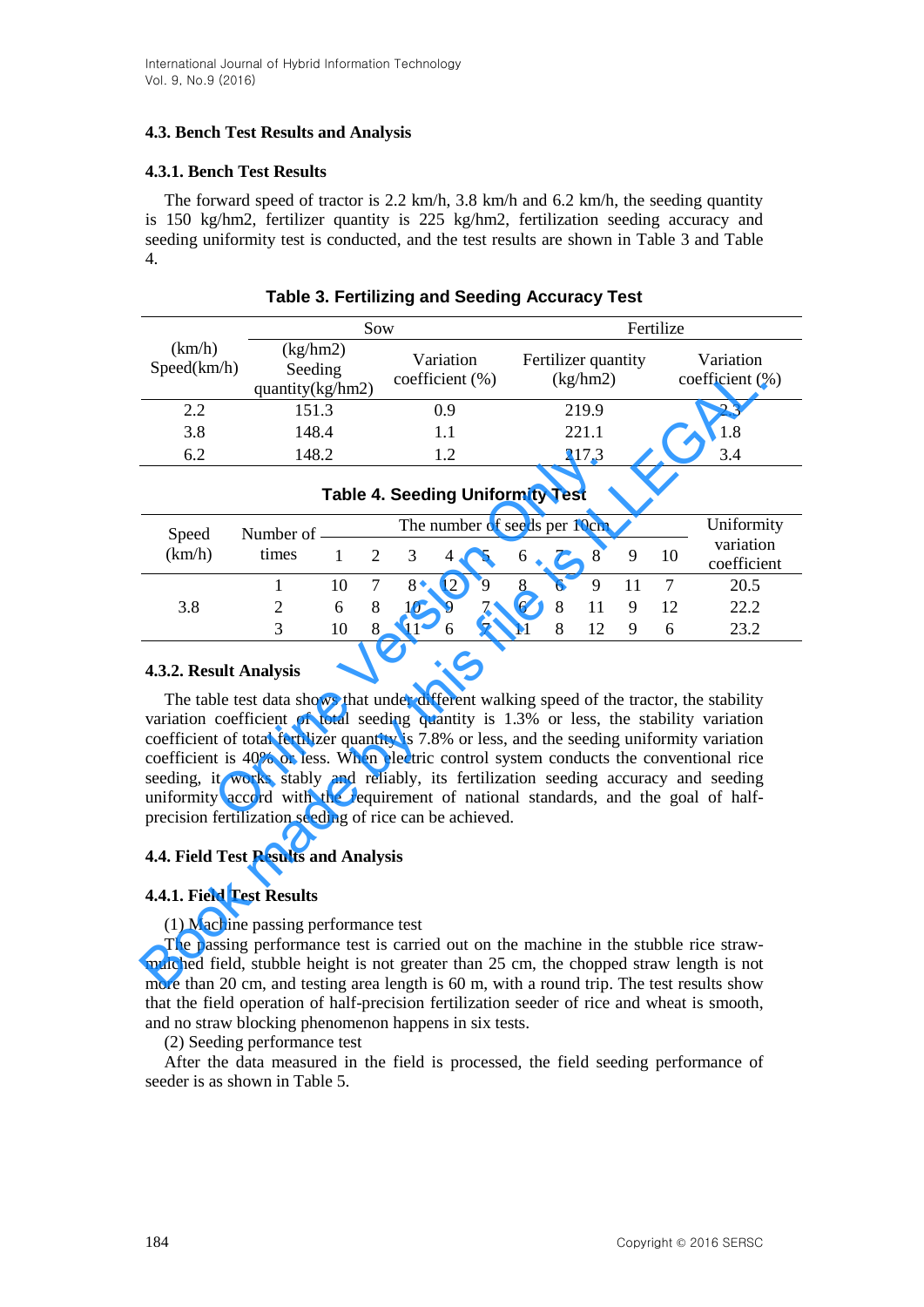| Number         | Test items                            | Technical requirements | Test results |  |
|----------------|---------------------------------------|------------------------|--------------|--|
| 1              | Tilling depth                         | $\geq 8$               | 10.1         |  |
| $\overline{2}$ | Tilling depth stability               | $\geq 85$              | 90.3         |  |
|                | Consistency variation coefficient of  |                        |              |  |
| 3              | total seeding quantity in each row    | $\leq$ 3.9             | 3.49         |  |
|                | $\%$                                  |                        |              |  |
|                | Stability variation coefficient of    |                        |              |  |
| $\overline{4}$ | total seeding quantity in each row    | $\leq$ 1.3             | 1.01         |  |
|                | %                                     |                        |              |  |
|                | Consistency variation coefficient of  |                        |              |  |
| 5              | total fertilizer quantity in each row | $\leq$ 13              | 3.91         |  |
|                | %                                     |                        |              |  |
| 6<br>7         | Consistency variation coefficient of  |                        | 1.5          |  |
|                | total fertilizer quantity in each row | $\leq 7.8$             |              |  |
|                | $\%$                                  |                        |              |  |
|                | Qualified rate of seed covering       | >75                    | 81.67        |  |
|                | depth %                               |                        |              |  |

## **Table 5. Test Results**

### **4.4.2. Result Analysis**

(1) With the method of rotary tillage anti-blocking, rotary blade can effectively cut stubble and mix straw with soil uniformly for returning application, achieving antiblocking function; In addition, the improved traditional ditching fertilization seeding way removes the seed fertilizer opener easy to wind grass, and also effectively reduces the machine working parts hanging grass blocking phenomenon, and both ensure the machine has good passing performance.

(2) When half-precision fertilization seeder of rice and wheat sows in the field, the machine works stably; Rotary tillage structure is designed reasonably, and tilling depth stability is good; Throw soil with rotary tillage to cover soil, the qualified ratio of seed covering depth meets the requirements; Electric control device drives seed fertilizer shaft for fertilization seeding, various main technical indexes of seeding and fertilizer feeding reach the requirements of relevant national standards, and the goal of precision and halfprecision fertilization seeding of wheat can be achieved. Qualified rate of seed covering  $\geq 75$ <br> **Sult Analysis**<br>
th the method of rotary tillage anti-blocking, rotary blad<br>
nd mix straw with soil uniformly for returning applica<br>
function; In addition, the improved traditiona

# **5. Conclusions**

Half-precision fertilization seeder of rice and wheat implements the combination operation of rotary tillage, stubble cleaning, fertilization, sowing, earth covering and rolling. The simplified operating procedure reduces the number of machine field, reduces the operation cost, and two purposes improve the machine utilization. The machine adopts the rotary tillage stubble cleaning, improves the anti-blocking method of the traditional ditching and fertilizing seeding method, has good anti-blocking ability and earths up the seedbed actively. It can meet the demand of rice and wheat planting in Jianghuai area, and achieve the minimum and no tillage seeding of rice and wheat. The machine has a complete set of electric control system to carry on the fertilization seeding, with stable work, seed fertilizing rate adjustment is easy and convenient, and power supply voltage is safe and reliable. The machine effectively solves the problem of uneven fertilization seeding of rice and wheat area in Jianghuai due to serious land wheel skidding, and improves the quality of the fertilization seeding; At the same time, sowing quantity parameters per mu can be set up to precisely control the actual seeding and fertilizer quantity per mu, with high intelligent degree, which can reduce the seed and fertilizer inputs, and reduce the consumption of resources. Bench and field experiments show that For the mathemal of the mathemal of the consistency variable of the consistency and terliber and only the self of steal of seed of the method of rotary tilinge anti-blocking, rotary blade can effectively cut about the met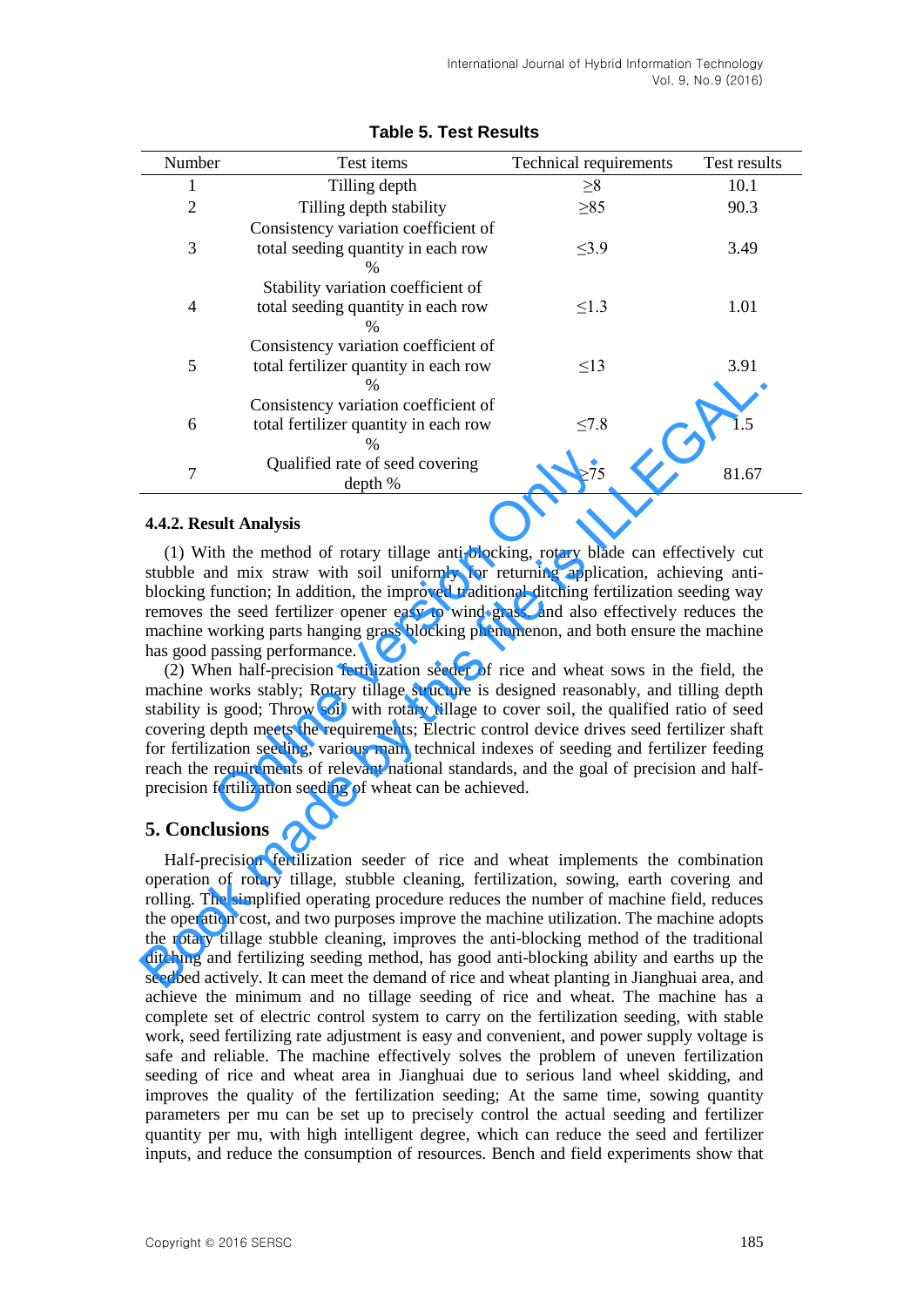International Journal of Hybrid Information Technology Vol. 9, No.9 (2016)

the machine works stably and reliably, average tilling depth is 10.1cm, tilling depth stability is 90.3%, the qualified rate of seed covering is 81.67%, the stability variation coefficient of total seeding quantity is 1.3% or less, the stability coefficient variation of the total fertilizer quantity is 7.8% or less, the variation coefficient of seeding uniformity is 40% or less, which conforms to the requirements of the precision and half-precision mechanization planting, and the goal of half-precision fertilization seeding of rice and wheat can be achieved.

### **Acknowledgement**

The research is suported by Binzhou Science and technology Development Project Foundation of China under Grant No. 2015ZC0113.

### **References**

- [1] Z. Chen, W. Huang and Z. Lv, "Towards a face recognition method based on uncorrelated discriminant sparse preserving projection", Multimedia Tools and Applications, **(2015)**, pp. 1- 15.
- [2] J. Hu and Z. Gao, "Distinction immune genes of hepatitis-induced heptatocellular carcinoma", Bioinformatics, vol. 28, no. 24, **(2012)**, pp. 3191-3194.
- [3] T. Su, W. Wang and Z. Lv, "Rapid Delaunay triangulation for randomly distributed point cloud data using adaptive Hilbert curve", Computers & Graphics, vol. 54, **(2016)**, pp. 65-74.
- [4]W. Gu, Z. Lv and M. Hao, "Change detection method for remote sensing images based on an improved Markov random field", Multimedia Tools and Applications, **(2015)**, pp. 1-16.
- [5] Z. Lv, A. Tek and F. Da Silva, "Game on, science-how video game technology may help biologists tackle visualization challenges", PloS one, vol. 8, no. 3, **(2013)**, pp. 57990.
- [6] Z. Chen, W. Huang and Z. Lv, "Towards a face recognition method based on uncorrelated discriminant sparse preserving projection", Multimedia Tools and Applications, **(2015)**, pp. 1- 15. and Z. Gao, "Distinction immune genes of hepatitis-induced hep<br>formatics, vol. 28, no. 24, (2012), pp. 3191-3194.<br>, W. Wang and Z. Lv, "Rapid Delaunay triangulation for rand<br>data using adaptive Hilbert curve", Computers & **References**<br>
11 Z. Chen, W. Huang and Z. Lv., "Towards a face recognition method based on uncorrelated<br>
distriminant space preserving projection", Multimedia Tools and Applications, (2015), pp. 1-1<br>
15.<br>
15. Huang Z. Goo
- [7] D. Jiang, X. Ying and Y. Han, "Collaborative multi-hop routing in cognitive wireless networks", Wireless Personal Communications, **(2015)**, pp. 1-23.
- [8] Z. Lv, A. Tek and F. Da Silva, "Game on, science-how video game technology may help biologists tackle visualization challenges", PloS one, vol. 8, no. 3, **(2013)**, pp. 57990.
- [9] D. Jiang, Z. Xu and Z. Lv, " multicast delivery approach with minimum energy consumption for wireless multi-hop networks", Telecommunication Systems, **(2015)**, pp. 1-12.
- [10] C. Fu, P. Zhang and J. Jiang, "A Bayesian approach for sleep and wake classification based on dynamic time warping method", Multimedia Tools and Applications, **(2015)**, pp. 1-20.
- [11] Z. Lv, "Wearable smartphone: Wearable hybrid framework for hand and foot gesture interaction on smartphone", Computer Vision Workshops (ICCVW), 2013 IEEE International Conference on. IEEE, **(2013)**, pp. 436-443.
- [12] Y. Lin, J. Yang and Z. Lv, "A Self-Assessment Stereo Capture Model Applicable to the Internet of Things", Sensors, vol. 15, no. 8, **(2015)**, pp. 20925-20944.
- [13] J. Yang, S. He and Y. Lin, "Multimedia cloud transmission and storage system based on internet of things", Multimedia Tools and Applications, **(2015)**, pp. 1-16.
- [14] Z. Lv, T. Yin and Y. Han, "WebVR——web virtual reality engine based on P2P network", Journal of Networks, vol. 6, no. 7, **(2011)**, pp. 990-998.
- [15] J. Yang, S. He and Y. Lin, "Multimedia cloud transmission and storage system based on internet of things", Multimedia Tools and Applications, **(2015)**.
- [16] C. Guo, X. Liu and M. Jin, "The research on optimization of auto supply chain network robust model under macroeconomic fluctuations", Chaos, Solitons & Fractals, **(2015)**.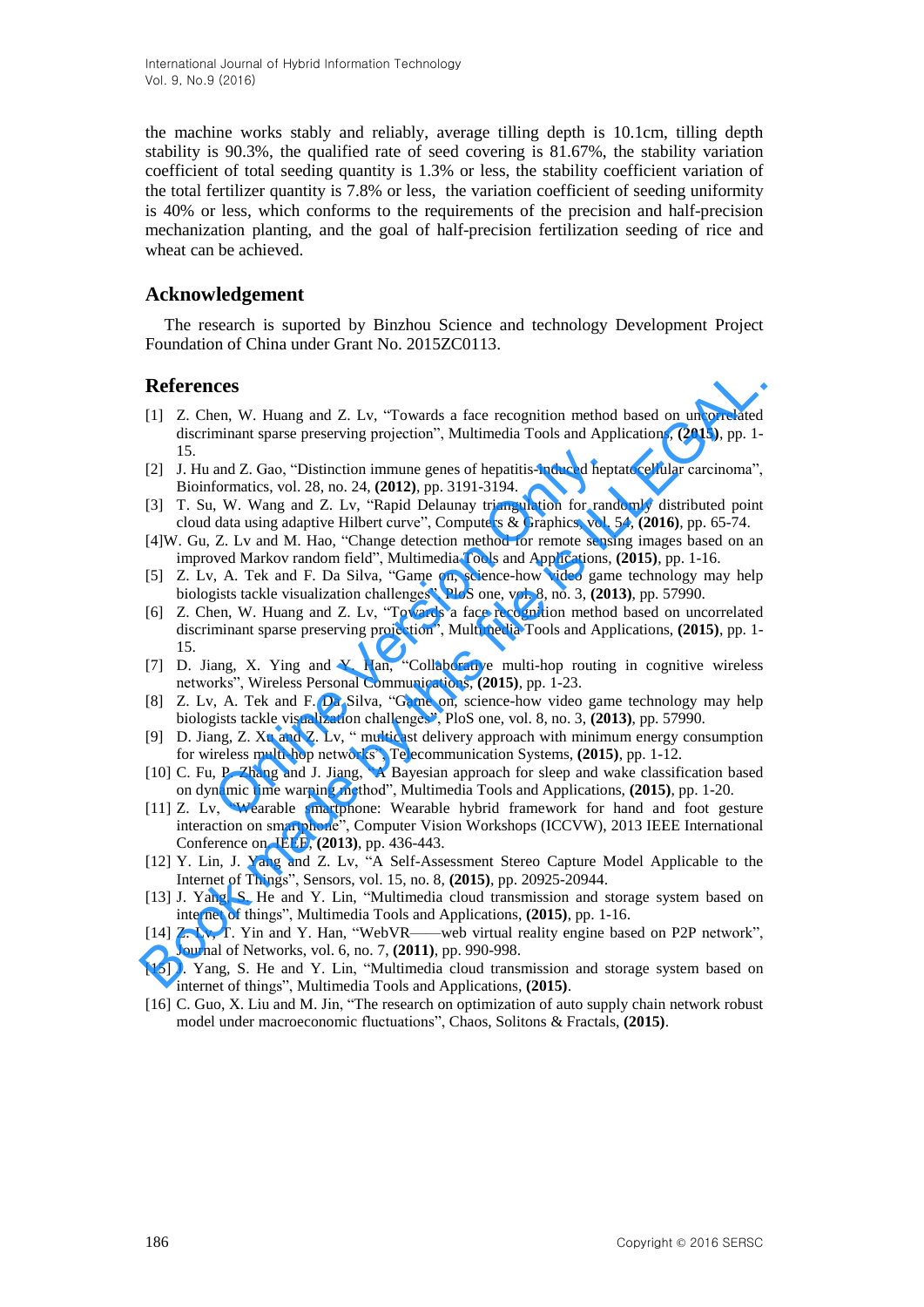# **Authors**



**Li Li**, she received her Master degree from China Agriculture University in Beijing, China. She is currently a lecturer in the College of Electrical Engineering at Binzhou Polytechnic.Her research interest is mainly in the area of Electrical Automatic Control, Mechanical and Electrical Integration. She has published several research papers in scholarly journals in the above research areas.



**Lv Qian**, she received her Master of Engineering degree in [Circuit](javascript:void(0);) and System from Shandong university in Jinan, China. She is currently a lecturer in the School of Electrical Engineering at Binzhou Polytechnic. Her research interest is mainly in the area of Circuit and System Design, Signal and Information Processing, Mechanical and Electrical Integration. She has published six research papers searched by EI index in scholarly journals in the above research areas and has participated in one book. and System from Shandong university in Jinan, China. She is a computed in the school of Electrical Engineering at Binzhou Polytechnic. Her research interest is mainly in the area of Cricuit and System Design, Signal and In



**Cao Yan-yan**, she received her M.S. degree in Electronic Circuit and System from Shandong University, in Shandong, China. She is currently a associate professor in the Department of electrical engineering at Binzhou Polytechnic. Her research interest is mainly in the electromechanical engineering. She has published several research papers in scholarly journals in the above research areas. Mechanical and Electrical Integration. She has papers searched by EI index in scholarly jo<br>research areas and has participated in one book.<br>Cao Yan-yan, she received her M.S. degree<br>and System from Shandong University, in